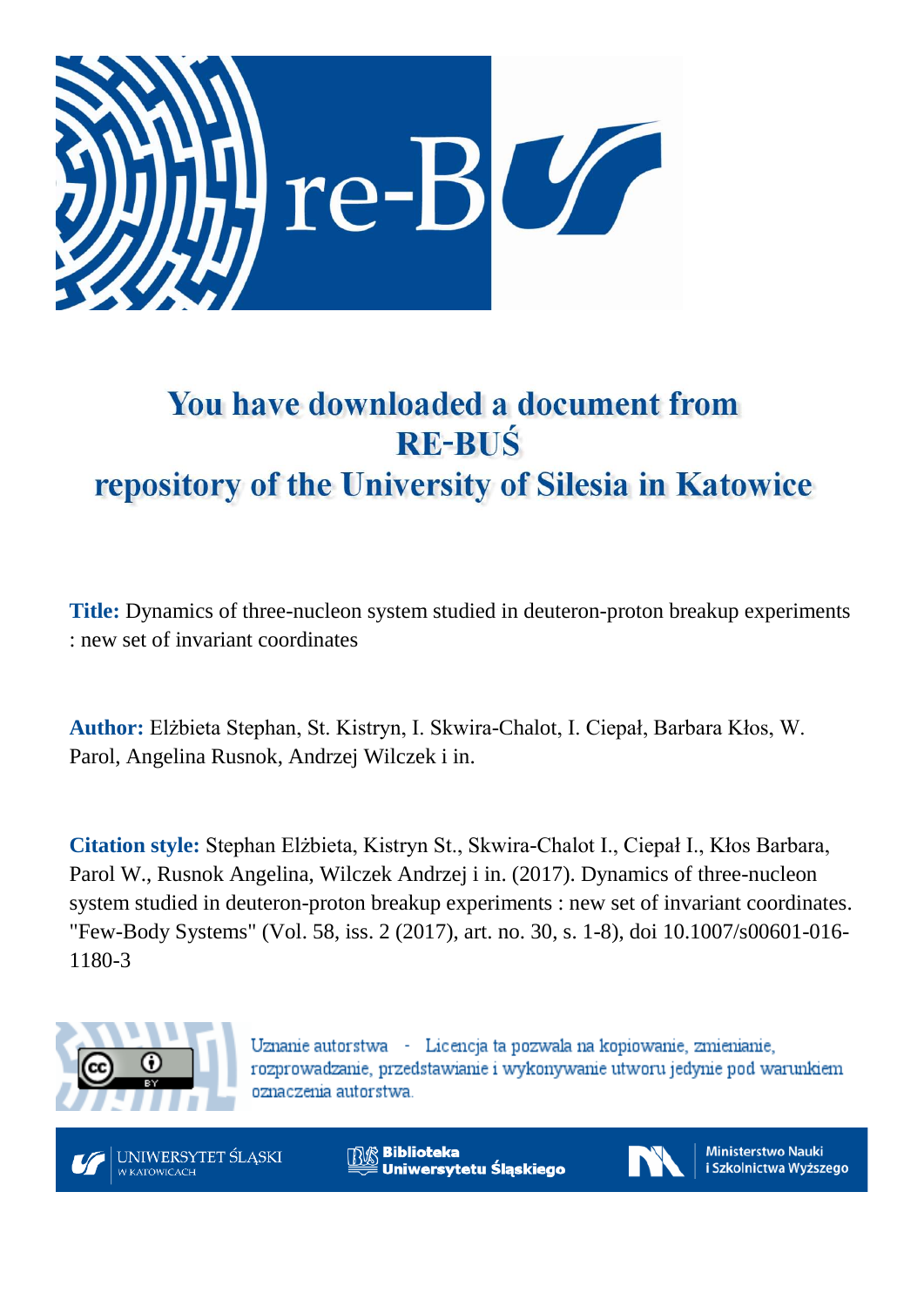

**E. Stepha[n](http://orcid.org/0000-0002-0757-1362) · St. Kistryn · I. Skwira-Chalot · I. Ciepał · B. Kłos · A. Kozela · W. Parol · A. Rusnok · A. Wilczek · J. Zejma**

## **Dynamics of Three-Nucleon System Studied in Deuteron–Proton Breakup Experiments**

**New Set of Invariant Coordinates**

Received: 19 September 2016 / Accepted: 7 December 2016 / Published online: 11 January 2017 © The Author(s) 2017. This article is published with open access at Springerlink.com

**Abstract** Systems composed of three nucleons have been a subject of precise experimental studies for many years. Recently, the database of observables for the deuteron breakup in collision with protons has been significantly extended at intermediate energies. In this region the comparison with exact theoretical calculations is possible, while the sensitivity to various aspects of the interaction, in particular to the subtle effects of the dynamics beyond the pairwise nucleon–nucleon force, is significant. The Coulomb interaction and relativistic effects show also their influence on the observables of the breakup reaction. All these effects vary with energy and appear with different strength in certain observables and phase-space regions, which calls for systematic investigations of a possibly rich set of observables determined in a wide range of energies. Moreover, a systematic comparison with theoretical predictions performed in coordinates related to the system dynamics in a possibly direct way is of importance. The examples of existing experimental data for the breakup reaction are briefly presented and the amenability of a set of invariant coordinates for that type of analysis is discussed.

### **1 Introduction**

The understanding of the structure and dynamics of nuclei as systems of interacting protons and neutrons is one of the major goals of nuclear physics. The nucleon–nucleon potential is the leading part of the nuclear interaction and should be sufficient to describe basic properties of nuclei and main trends in observables for systems of few (and many) nucleons, if exact calculations are feasible. However, since the internal structure of nucleons is neglected, the question arises, how the suppressed degrees of freedom influence the observables in any system consisting of more than 2 nucleons. Such additional dynamics, called three-nucleon force (3NF), cannot be reduced to pairwise forces. It arises in the meson-exchange picture as an intermediate excitation of

This article belongs to the Topical Collection "30th anniversary of Few-Body Systems".

This work was partially supported by Polish National Science Center from Grant DEC-2012/05/B/ST2/02556 and by the European Commission within the Seventh Framework Programme through IA-ENSAR (Contract No. RII3-CT-2010-262010).

E. Stephan  $(\boxtimes) \cdot B$ . Kłos  $\cdot A$ . Rusnok  $\cdot A$ . Wilczek Institute of Physics, University of Silesia, 40007 Katowice, Poland E-mail: elzbieta.stephan@us.edu.pl

St. Kistryn · J. Zejma Institute of Physics, Jagiellonian University, 30348 Kraków, Poland

I. Skwira-Chalot Faculty of Physics, University of Warsaw, 02093 Warsaw, Poland

I. Ciepał · A. Kozela · W. Parol Institute of Nuclear Physics, Polish Academy of Sciences, 31342 Kraków, Poland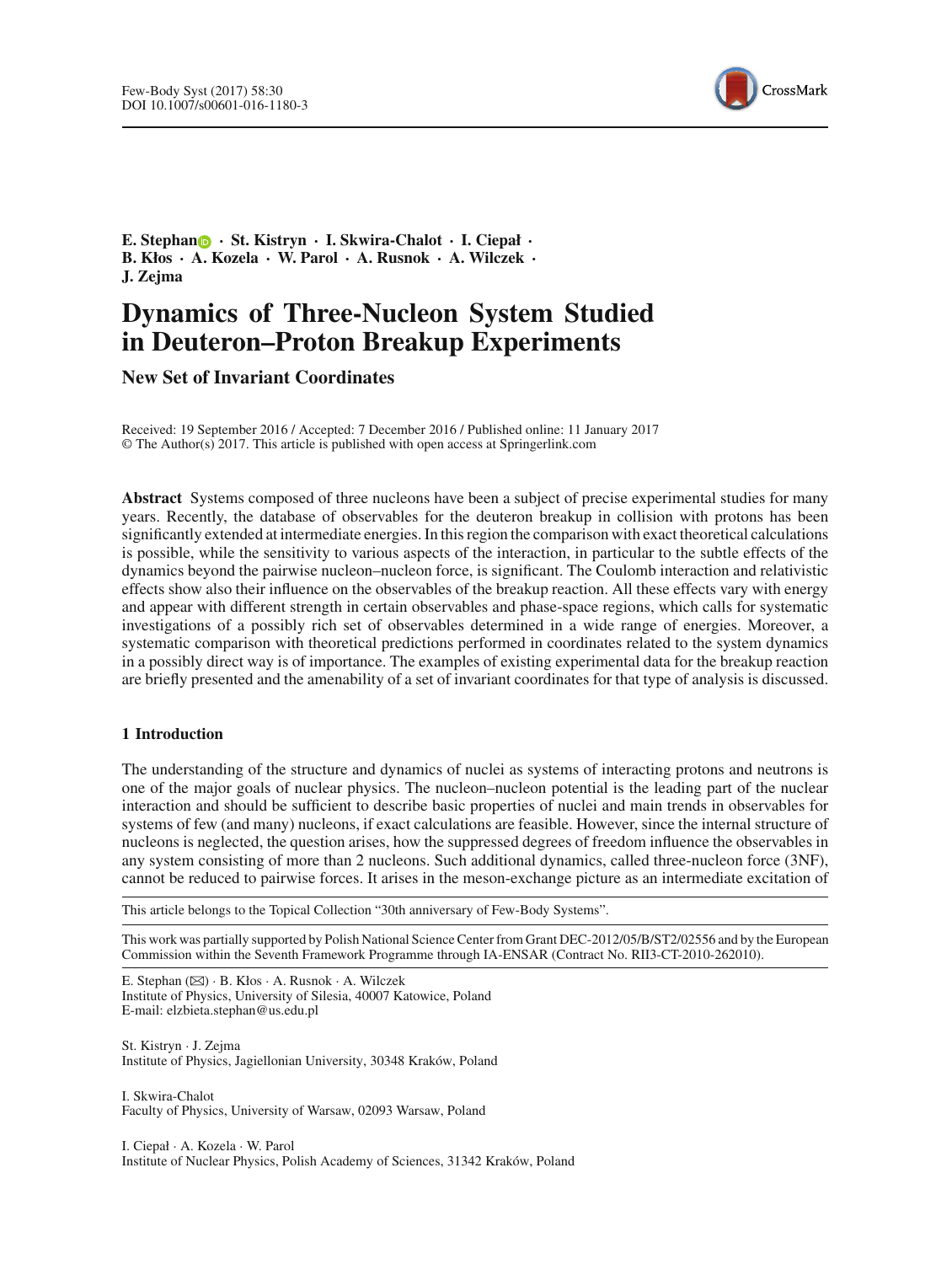a nucleon to a  $\Delta$  isobar, or it appears fully naturally in Chiral Effective Field Theory at a certain order [\[1\]](#page-7-0). In the first case, 3NF models, like TM99 [\[2](#page-7-1)] or Urbana IX [\[3](#page-7-2)] forces, are combined with a given realistic nucleon–nucleon (2N) potential. Alternatively, the  $\Delta$  isobar is included explicitly and the coupled-channel framework is applied [\[4\]](#page-7-3). Three-nucleon systems, as amenable to accurate ab-initio calculations, represent an excellent testing ground for 2N + 3NF interactions, constructed in any of the ways mentioned here.

The importance of 3NF contributions to the dynamics of systems of more than two nucleons was first established in binding energies of few-nucleon states [\[5](#page-7-4)[–8](#page-7-5)]. Further verification of the role of the 3NF has been carried out on the basis of scattering experiments: the measurements of observables for elastic nucleon– deuteron scattering and for the breakup of a deuteron in its collision with a nucleon. The extensive discussions of the present status of our understanding of the 3*N* system dynamics, based on modern calculations and many precise and rich data sets, can be found in recent reviews [\[9](#page-7-6)[–11](#page-7-7)]. The 3NF turned out to be very important for improving the description of the cross section for nucleon–deuteron elastic scattering. At beam energies above 100 MeV per nucleon certain discrepancies between data and calculations still persist, though significantly reduced as compared to predictions based on purely 2N potentials (cf. [\[12\]](#page-7-8) and references therein). On the other hand, the precise experimental data demonstrate both the successes and the difficulties of the current models in describing analyzing powers, spin-transfer and spin-correlation coefficients for *N d* elastic scattering.

Deuteron breakup in collision with a proton is another source of information on the three-nucleon system dynamics. When studied with a detector covering a big part of the phase space, it provides extensive information, and the effects of various dynamical ingredients can be studied as a function of a set of kinematic variables. Such an approach was applied in a series of experiments carried out at KVI, which comprised the studies of the <sup>1</sup>H(**d**,pp)n and <sup>2</sup>H(**p**,pp)n reactions with deuteron beams of energies 100, 130 and 160 MeV (50, 65, 80 MeV/nucleon) and proton beams with energies of 135 and 190 MeV. The detection systems of large angular acceptance, SALAD and BINA [\[11](#page-7-7)[–13](#page-8-0)], were employed. Regarding differential cross sections, an experiment using the  $4\pi$  WASA detector and deuteron beams of energies from 170 to 200 MeV/nucleon has recently been performed at the COSY ring of FZ-Jülich, while the investigations at lower (proton) beam energies between 108 and 160 MeV are currenly being carried out with the use of the BINA detector at the newly opened Cyclotron Center Bronowice (Cracow, Poland).

To a large extent, the general conclusions about the role of 3NF contributions for the description of the cross section for the breakup reaction are so far similar to those for elastic scattering. The significance of the 3NF for a correct description of the differential cross section has been confirmed [\[14](#page-8-1)[,15](#page-8-2)]. On the other hand, certain discrepancies are observed for the tensor analyzing powers of the breakup reaction at the same beam energies, even if (or when) the 3NF is included in the calculations [\[16\]](#page-8-3). The experimental studies of the  ${}^{2}H(p,pp)$ n reaction at 135 and 190 MeV [\[17](#page-8-4),[18\]](#page-8-5) show a large (and growing with beam energy) discrepancy between the measured data and the theoretical predictions for the vector analyzing power  $A_y^p$ . It is located at small relative azimuthal angles of the two breakup protons, and even increases with the three-nucleon force included. The predicted relativistic effects do not explain this behaviour. These facts confirm a problem with the description of spin observables in 3N systems. The precise data sets for polarization observables of the  ${}^{1}H(d,pp)$ n reaction at the beam energy of 270 MeV, collected at IUCF [\[19](#page-8-6)] and at RIKEN [\[20\]](#page-8-7), also showed "a mixed picture" in the sector of spin observables. For example,  $A_y^d$  obtained in several angular configurations is described properly by the pure 2N force predictions, while the inclusion of the 3NFs leads to the deterioration of the agreement [\[20\]](#page-8-7). Such a behaviour is opposite to the one observed in elastic scattering at 270 MeV.

Elastic scattering is practically insensitive to the Coulomb interaction [\[21\]](#page-8-8) and relativistic effects [\[22](#page-8-9)] over a wide range of energies. In contrast, the breakup reaction reveals, due to the variety of configurations of its final state, sensitivity to both of these effects, particularly enhanced at specific kinematics. In view of interplays of various effects in the breakup reaction, it is of great importance to compare experimental data to calculations which include all the dynamical ingredients. Significant progress in this respect has been achieved in recent years, and currently the calculations combining 3NF and Coulomb interactions are available [\[23\]](#page-8-10) as well as relativistic calculations including 3NFs [\[22](#page-8-9)]. Coulomb effects turned out to be surprisingly large [\[15](#page-8-2)[,24\]](#page-8-11). Therefore, an experiment probing the part of the phase space that is particularly sensitive to the Coulomb interaction was conducted at FZ-Jülich. A deuteron beam of 130 MeV and the GeWall detector [\[25](#page-8-12)] covering very forward angles were used in these studies. A strong influence of Coulomb effects and the general success of the theoretical calculations incorporating this long range interaction were confirmed  $[26]$ . The importance of relativistic calculations for describing the breakup reaction cross section has been shown at energies as low as 65 MeV ([\[27\]](#page-8-14) using data from [\[28](#page-8-15),[29\]](#page-8-16)). The calculations will be further tested by comparing with results of the breakup cross section measurements performed with the WASA detector at COSY [\[31](#page-8-17)] in the energy range where predicted relativistic effects exceed 30% [\[30\]](#page-8-18).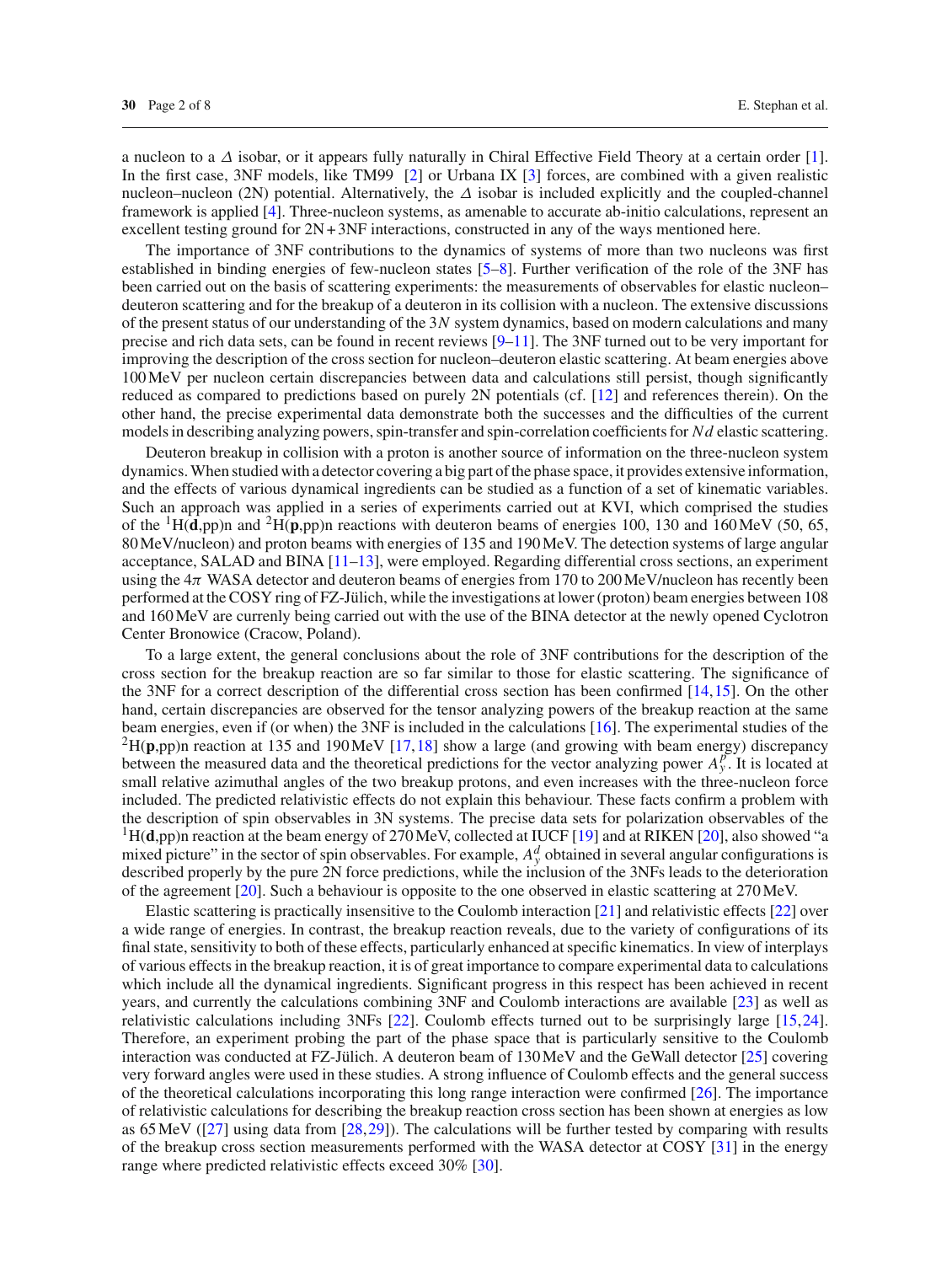#### **2 Analysis Using Invariant Coordinates**

The interplay of all dynamical effects in the breakup process requires a large database covering a wide range of energies, in order to verify the theoretical calculations. An optimal choice of kinematic coordinates is important for a systematic survey of such a database. In spite of the equivalence of many possible choices, the coordinates with possibly close relation to the dynamics of the process could be of particular interest. The relative momentum of a pair of outgoing particles is one example of this type, giving direct insight into the Final State Interaction (FSI) of this pair. For a 3-nucleon final state it is quite natural to define two such variables: for the pair of identical nucleons (*pp* in the case of *pd* breakup process) and for the *np* pair. Low relative momentum of the proton–neutron pair corresponds to configurations "similar" to elastic  $dp$  scattering, while for the pair of protons large effects of the Coulomb interaction are expected at the minimum value of such a variable. The motivation for the choice of two other coordinates is based on the important role of the four-momentum transfer in the two-body reaction dynamics. The differential cross section of elastic proton–deuteron scattering at small polar angles in the center-of-mass system (low momentum transfer) is dominated by the direct term in the two-nucleon potential and is rather well described by the calculations using only two-nucleon forces. At backward angles (large momentum transfer), the nucleon exchange term in the two-nucleon potential is responsible for the increase of the cross section. In these two regions the effects of three-nucleon forces are predicted to be mimimal. At intermediate angles, where the cross section has a minimum, it is expected that the effects of three-nucleon forces will be significant. In breakup, for the threebody exit channel, the 4-momentum transfer can be defined separately for individual nucleons. Intuitively, the less the momentum of the nucleon changes during the process, the less the nucleon is "involved" in the interaction, at the zero limit playing mainly the role of a spectator, which corresponds to Quasi-Free Scattering (QFS) of the other two nucleons. That is the reason why the so-called Chew-Low plot, combining invariant mass with 4-momentum transfer, was once used for breakup analyses [\[32,](#page-8-19)[33](#page-8-20)] to identify events originating from quasi-elastic scattering in particular.

The coordinates can be constructed in analogy to the Mandelstam invariants. Denoting the four momenta in the exit channel by  $p_p^{(1)}$ ,  $p_p^{(2)}$  (for two protons) and  $p_n$  (for a neutron), and in the entrance channel by  $p_p$ for a proton and  $p_d/2$  for any of the nucleons bound in a deuteron, we propose the following set of invariants (for further discussion see  $[11]$  $[11]$ ):

- $s_{pp} = (p_p^{(1)} + p_p^{(2)})^2$  for a pair of protons in the exit channel,
- $s_{pn} \equiv s_{p^{(1)}n} = (p_p^{(1)} + p_n)^2$  for a proton–neutron pair arbitrarily the pair with the lower  $s_{pn}$  value can be chosen,
- $t_n = (p_d/2 p_n)^2$ , corresponding to the 4-momentum transfer from a bound neutron in the entrance channel to a free neutron in the exit channel,
- $t_p = (p_p p_p^{(2)})^2$ , corresponding to the 4-momentum transfer from an unbound proton in the entrance channel to one of the two protons in the exit channel - arbitrarily, we choose the proton, which was not used in the calculation of  $s_{pn}$ .

One can easily recognize that the so-called star configurations are characterized by  $s_{pp} = s_{pn}$  (with its value dependent on beam energy), while variation of the angle between the star plane and beam directions,  $\alpha$ , can be translated to variation of  $t_n$ . This is only one out of many examples of a simple and clear description given in terms of the proposed coordinates, apart from the already mentioned FSI and QFS.

For convenience, the 4-momenta based coordinates can be redefined as energies, corresponding to the energy of the relative motion of two nucleons (pp, pn pairs),  $E_{rel}^{pp}$ ,  $E_{rel}^{pn}$ , and the kinetic energy "transferred" to a particle:

$$
E_{rel}^{pp} = \sqrt{s_{pp}} - 2m_p,
$$
  
\n
$$
E_{rel}^{pn} = \sqrt{s_{pn}} - m_p - m_n,
$$
  
\n
$$
E_{tr}^p = \frac{-t_p}{2m_p},
$$
  
\n
$$
E_{tr}^n = \frac{-t_n}{2m_n}.
$$
\n(1)

The full dynamical information is maintained only on the 4-dimensional surface, while the integration over any number of coordinates leads to obscuring of parts of the information. However, if an effect is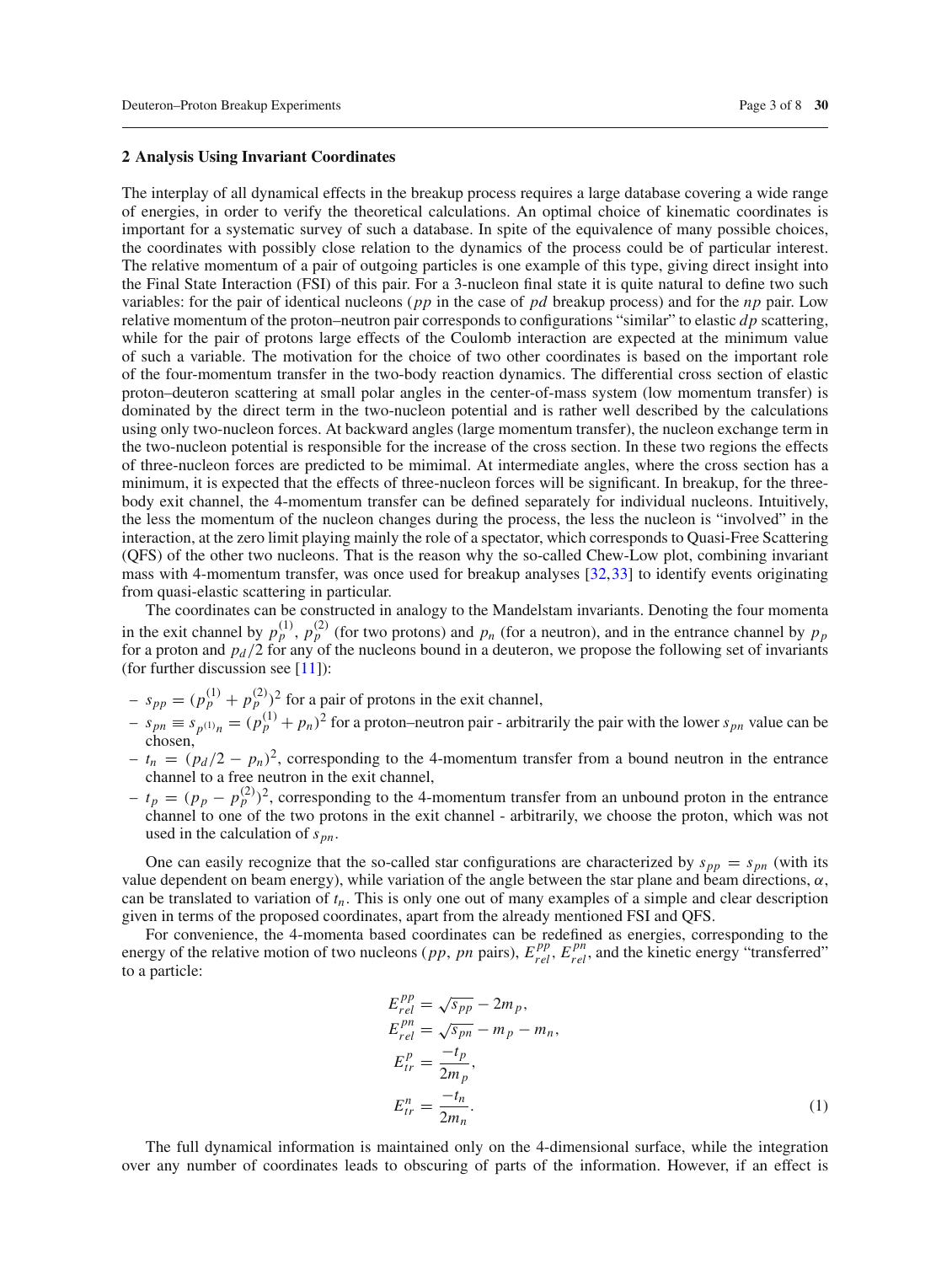

<span id="page-4-0"></span>**Fig. 1** Net effects of the 3NF on vector and tensor analyzing powers of the *dp* breakup reaction measured at the deuteron beam energy of 130 MeV. Open squares represent the predicted effects, i.e. the difference between the results of calculations including the TM99 3NF and those based on pure 2N potentials. Circles represent the difference between the measured and calculated observables, as explained in the legend, with the experimental uncertainty shown as *bands*. Theoretical calculations by Witała et al. For details see text

strongly correlated with a specific coordinate, it should not be smeared out by the integration and it stays clearly visible even in a one-dimensional spectrum. Such an analysis, performed in terms of  $E_{rel}^{pp}$ , turned out to be a very useful tool for tracing 3NFs and, in particular, Coulomb effects in the breakup cross section at 130 MeV (65 MeV/nucleon) [\[11\]](#page-7-7). The latter is consistent with the intuitive understanding of the relation between Coulomb effects and proton–proton FSI.

A similar analysis for vector and tensor analysing powers is presented here (a fraction of the results has already been discussed in [\[34](#page-8-21)]). The theoretical values were calculated for each vector and tensor analyzing power  $A_i$  at each experimental point, analysed conventionally on a grid of  $\xi = (\theta_1, \theta_2, \phi_{12}, S)$  variables [\[11\]](#page-7-7).<br>Then both data and theoretical predictions were sorted into  $E_{rel}^{pp}$  bins of 2 MeV. The predictions base of two-nucleon (2N) realistic potentials (Argonne V18, Nijmegen I, II and CD-Bonn) were compared with the calculations including the TM99 3NF (2N + 3N) with the aim to analyse 3NF effects. The predictions obtained with the 2N potentials alone were considered together creating a band. The center of this band was then used for further comparisons with the data. The  $2N + 3N$  calculations were treated in a similar way. Since the bands are relatively narrow (as compared to the effects under study) such an approach is justified. In order to magnify the effects, the theoretical predictions have been subtracted from the data. In addition, the difference between the two types of predictions has been calculated, see Fig. [1.](#page-4-0) Squares on the zero level represent the situation when the predicted 3NF effect is negligible. This is the case for  $A_x$ ,  $A_y$  and  $A_{xx}$ . The predicted effects of the 3NF for  $A_{yy}$  and  $A_{xy}$  are sizeable and they exceed the experimental uncertainties, therefore the data are very suitable for testing them. For  $A_{yy}$  one can observe a systematic change of the predicted effect with  $E_{rel}^{pp}$ , signalling the importance of that coordinate in the description of the system dynamics. Full and open circles represent the difference between data and theory: the theoretical description is validated if the symbols are contained within the uncertainty bands. The most significant discrepancy is observed for  $A_{yy}$  and  $A_{xy}$  when the calculations with 3NFs (open circles) are applied. Apparently, the predicted effect is not confirmed with the data set.

It can be argued that Coulomb effects (not included in the calculations used in the above comparisons) may be the reason of the discrepancies. Therefore, the data were compared to calculations based on the Argonne V18 (AV18) potential combined with Urbana IX 3NF (UIX), with (AV18 + UIX + C) and without Coulomb interaction (AV18 + UIX) [\[23](#page-8-10)] in order to verify that hypothesis. As in the previous case, the theoretical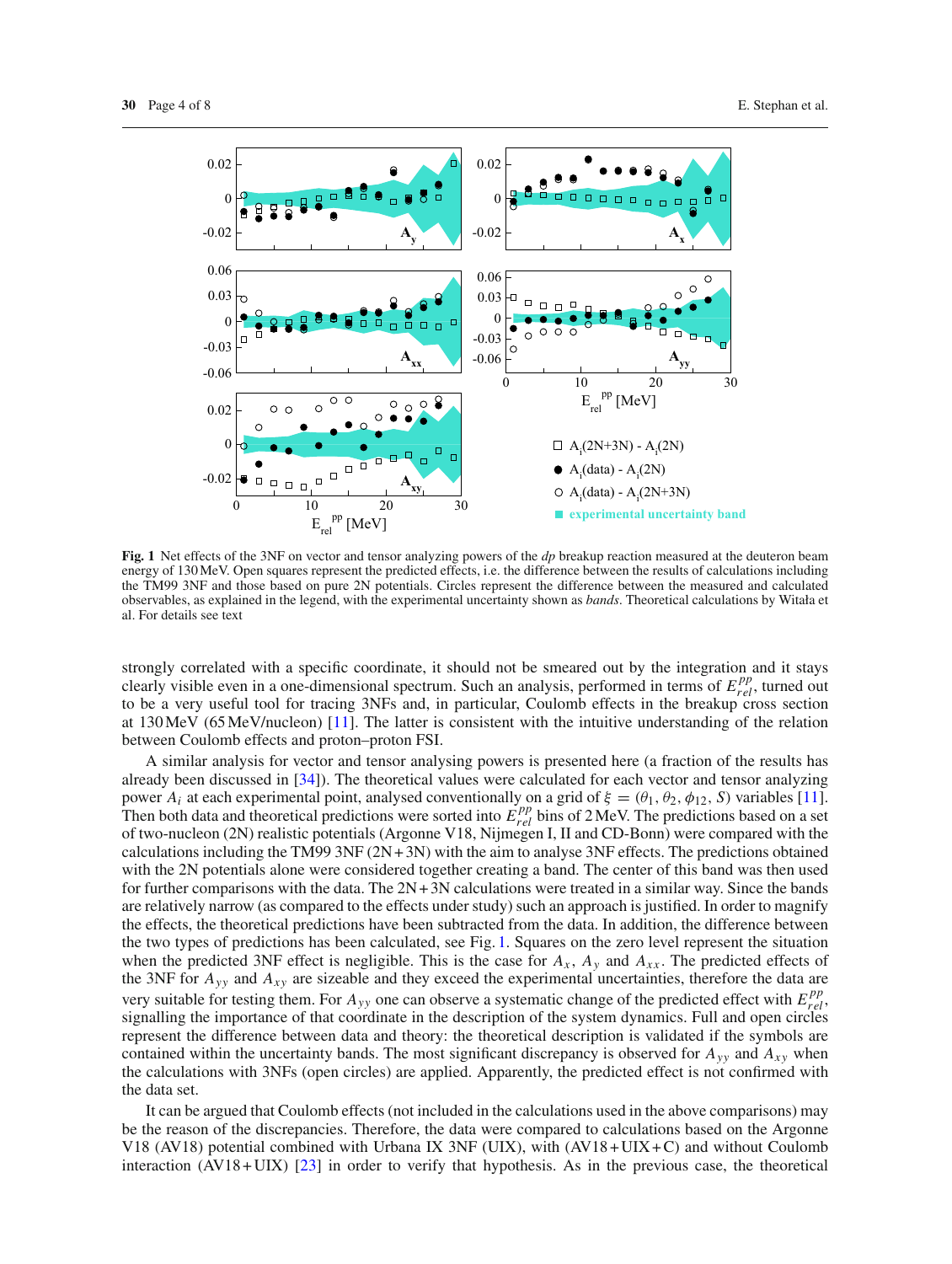

<span id="page-5-0"></span>**Fig. 2** Similar to Fig. [1,](#page-4-0) but for the net effects of the Coulomb interaction in vector and tensor analyzing powers. Theoretical calculations by Deltuva et al. For details see text

predictions have been individually subtracted from the data and the results are shown as circles in Fig. [2.](#page-5-0) The difference between the results of the two types of calculations i.e. the predicted net effects of the Coulomb interaction are shown as squares. In most cases the squares are grouped on the zero level, i.e. the predicted Coulomb effect is negligible. For tensor analyzing powers certain departures from zero are visible at low  $E_{rel}^{pp}$ . However, the predicted effects of the Coulomb interaction do not solve but rather exacerbate the problem of describing tensor analysing powers with currently available  $2N + 3N$  potentials: Clearly, the open circles are even more distant from the zero level than the full ones.

Two-dimensional spectra based on two (out of four) invariants should provide us with deeper insight into the system dynamics. As the first step they are constructed for the differential cross section, which reveals interesting dependencies when studied as a function of  $E_{rel}^{PP}$  alone [\[11\]](#page-7-7). The ratio  $\frac{\sigma_{2N+3N} - \sigma_{2N}}{\sigma_{2N}}$  was calculated in order to observe the relative influence of the given 3NF effect.  $\sigma_{2N+3N}$  denotes the differential cross section calculated with the 3NF included, while  $\sigma_{2N}$  are the results of calculations using only the 2N potential. The predicted effects of the TM99 3NF on the differential cross section of the breakup reaction at 130 MeV, presented as a function of  $E_{rel}^{pp}$  and  $E_{tr}^n$ , are shown in Fig. [3,](#page-6-0) left panel. The analysis has been performed for the region where data measured in the SALAD experiment exist [\[15](#page-8-2)], therefore the distributions are shown using the experimental thresholds and acceptance. Colours show changes in the magnitude of the effects. The 3NF effects are very local - the strongest on the very edge of the available phase space at large *E pp rel* . The experimental data  $\sigma_{exp}$  were compared to the calculations based on the CD-Bonn potential alone and the analogous ratio  $\frac{\sigma_{exp} - \sigma_{2N}}{\sigma_{2N}}$  has been constructed. As it is shown in Fig. [3,](#page-6-0) right panel, the theoretical description b interaction reveals a deficiency in the same region where 3NF effects are predicted and of very similar size. There is also an additional region in the data where a departure from the calculations is visible. It is located at the lowest  $E_{rel}^{pp}$  where a strong negative effect can be observed, i.e. the theory underestimates the data, and the effect changes rapidly to a positive one nearby. This region is, as we already know, particularly sensitive to the Coulomb force, which is not included in the calculations presented.

The region sensitive to the Coulomb repulsion can be investigated in detail on the basis of the results of the experiment mentioned earlier, devoted to study Coulomb effects in the forward angular region. The calculations using the AV18 potential and Urbana IX 3NF were used for comparisons, with  $(\sigma_{2N+3N+C})$ and without  $(\sigma_{2N+3N})$  the Coulomb interaction. The theoretically predicted effects  $\frac{\sigma_{2N+3N}+\sigma_{2N+3N}}{\sigma_{2N+3N}}$  and the comparison of the data with the calculations without Coulomb  $\frac{\sigma_{exp} - \sigma_{2N+3N}}{\sigma_{2N+3N}}$  are presented in Fig. [4.](#page-6-1) It becomes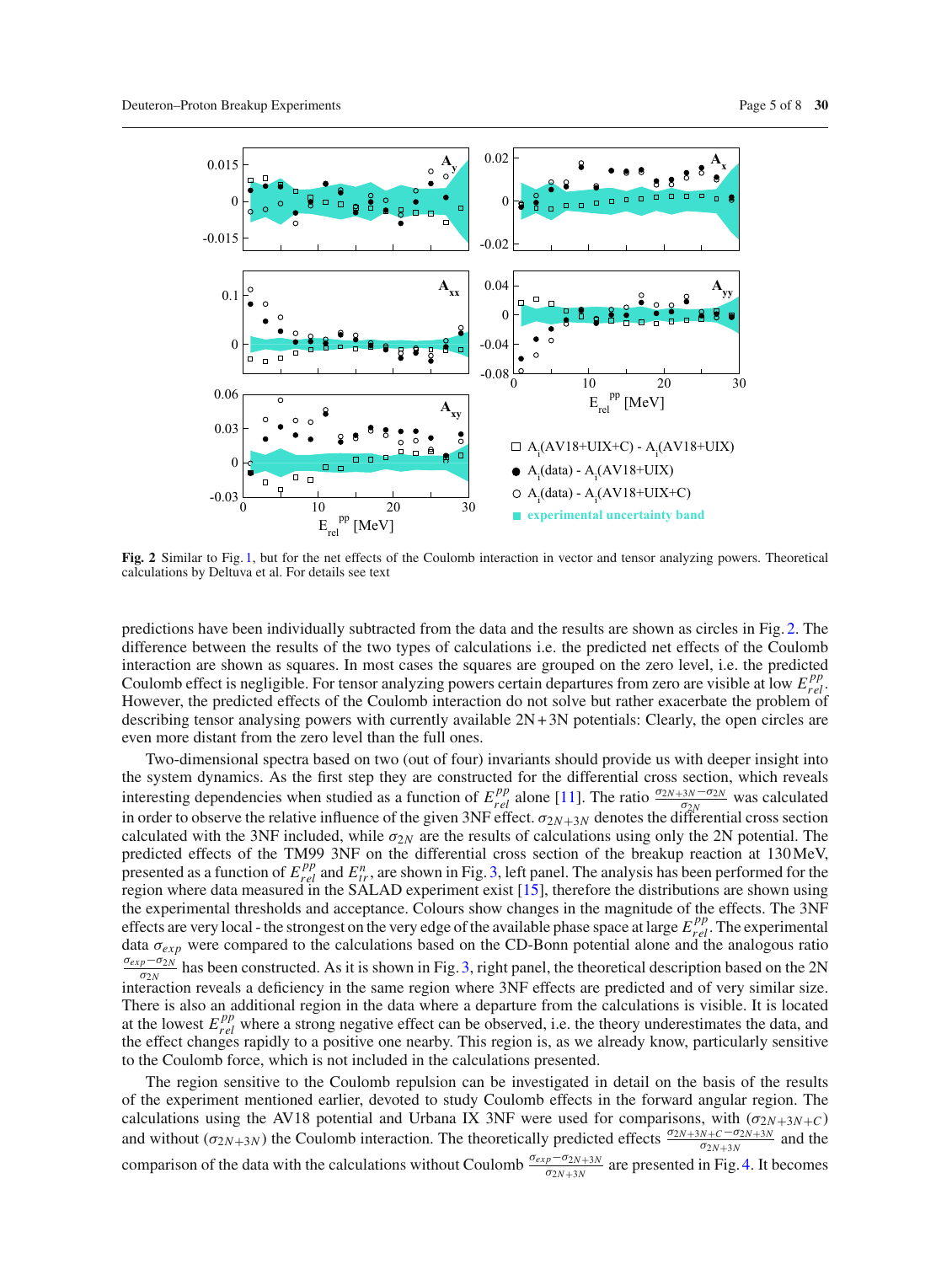

<span id="page-6-0"></span>**Fig. 3** Net effects of the 3NF on the differential cross section of the *dp* breakup at 130 MeV, presented as a function of two invariants. *Left panel* Difference of theoretical predictions (by Witała et al.) obtained for CD-Bonn potential with and without TM99 3NF, relatively normalized to calculations without 3NF. *Right panel* Difference between experimental data and calculations with CD-Bonn alone, normalized in the same way



<span id="page-6-1"></span>**Fig. 4** Similar to Fig. [3,](#page-6-0) for the net effects of Coulomb interaction in the differential cross section of the *dp* breakup at 130 MeV. *Left panel* Difference of theoretical predictions (by Deltuva et al.) obtained for AV18 potential and Urbana IX 3NF, with and without Coulomb interaction, relatively normalized to the calculations without the Coulomb interaction. *Right panel* Difference between experimental data and calculations with AV18 potential and Urbana IX 3NF, normalized in the same way

immediately clear that the angular acceptance of the GeWall detector strongly"zooms in" at a certain region of the  $E_{tr}^n$  versus  $E_{rel}^{pp}$  plane, probing lower  $E_{rel}^{pp}$  and higher  $E_{tr}^n$  as compared to the case presented in Fig. [3.](#page-6-0) In this region, the theoretically predicted influence of the Coulomb force (left panel) changes quite dramatically from negative to positive values, which corresponds to "pushing out" of proton pairs from certain configurations to neighbouring ones. This effect amazingly well reproduces the deficiency of the Coulomb-less calculations in describing the data (right panel).

Extending the studies to the slightly higher deuteron beam energy of 160 MeV (80 MeV/nucleon), we have an opportunity to understand how the predicted and measured effects change when investigated in the coordinates proposed here. The experiment at 160 MeV was performed with the use of BINA. The BINA Wall detector represents a very similar angular acceptance, energy thresholds, angular and energy resolution as the SALAD detector used at 130 MeV. Therefore the influence of one parameter only, namely of the beam energy, can be studied. Due to the still ongoing analysis we have not shown the comparison to the data yet. The predicted effects are calculated, as in the previous cases, in the kinematic region where the experimental data<br>were measured (excluding the lowest  $\phi_{12}$ , corresponding to the lowest  $E_{rel}^{pp}$  values). The calculations the AV18 2N potential with and without the Urbana IX 3NF have been compared. As it might be observed in Fig. [5,](#page-7-9) an increase of beam energy provides an access to the region of higher  $E^n_{tr}$  and  $E^{pp}_{rel}$ . The predicted 3NF effects are larger than the effects observed at 130 MeV (65 MeV/nucleon) and cumulated at the highest  $E_{rel}^{pp}$ values.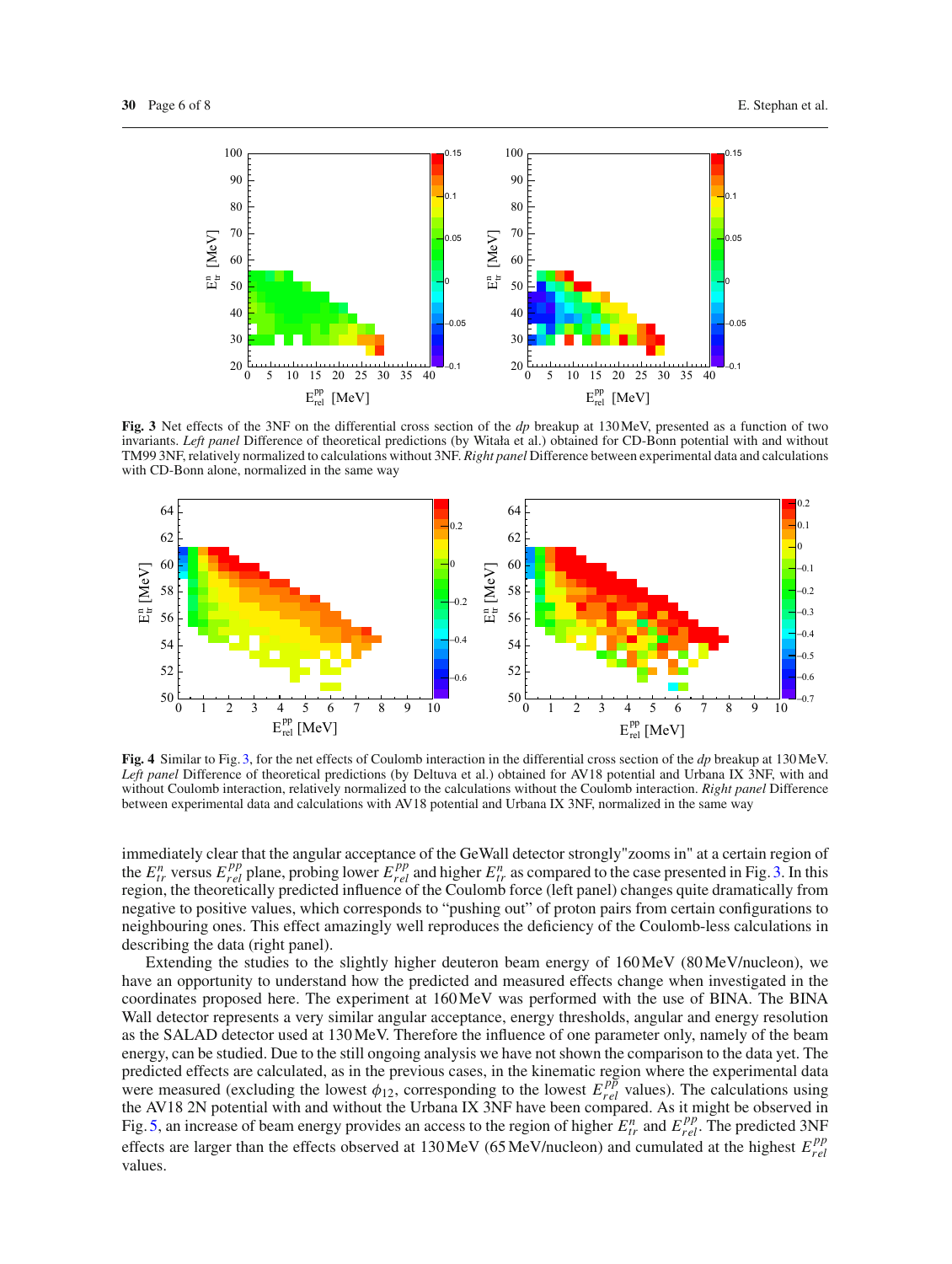

<span id="page-7-9"></span>**Fig. 5** Similar to Fig. [3,](#page-6-0) left panel, for the net effects of Urbama IX 3NF studied at the beam energy of 160 MeV. Theoretical predictions by Witała et al

#### **3 Summary**

Due to the recent progress in experimental techniques, the database for 3-nucleon system studies at intermediate energies has been significantly enriched and the progress in this area is continuing. The breakup reaction is studied in experiments employing detection systems covering large parts of the phase space, which allows for systematic analyses of observables as a function of kinematic variables. For the sake of comparing data obtained at different energies and learning more about the dynamics of the process, the analyses should rely on invariants, rather than on the classical kinematic variables related to geometrical configurations. The paper presents a pilot example of that kind of analysis as an indicator of its usefulness. Other combinations of invariants are also being considered and subsequently the analysis will be extended to other beam energies. New data sets will be collected in the near future for the breakup reaction. Thay will complement the basis for the tests of state-of-the-art and forthcoming theoretical calculations, which in turn will help to understand details of the few-nucleon system dynamics.

**Open Access** This article is distributed under the terms of the Creative Commons Attribution 4.0 International License [\(http://](http://creativecommons.org/licenses/by/4.0/) [creativecommons.org/licenses/by/4.0/\)](http://creativecommons.org/licenses/by/4.0/), which permits unrestricted use, distribution, and reproduction in any medium, provided you give appropriate credit to the original author(s) and the source, provide a link to the Creative Commons license, and indicate if changes were made.

#### **References**

- <span id="page-7-0"></span>1. E. Epelbaum, H.W. Hammer, U.G. Meissner, Modern theory of nuclear forces. Rev. Mod. Phys. **81**, 1773 (2009)
- <span id="page-7-1"></span>2. S.A. Coon, H.K. Han, Reworking the Tucson–Melbourne three-nucleon potential. Few Body Syst. **30**, 131 (2001)
- <span id="page-7-2"></span>3. B.S. Pudliner, V.R. Pandharipande, J. Carlson, R.B. Wiringa, Quantum Monte Carlo calculations for *A* ≤ 6 nuclei. Phys. Rev. Lett. **74**, 4397 (1995)
- <span id="page-7-3"></span>4. A. Deltuva, R. Machleidt, P.U. Sauer, Realistic two-baryon potential coupling two-nucleon and nucleon-Δ-isobar states: fit and applications to three-nucleon system. Phys. Rev. C **68**, 024005 (2003)
- <span id="page-7-4"></span>5. M. Viviani, A variational approach to three- and four-nucleon systems. Nucl. Phys. A **631**, 111c (1998)
- 6. A. Nogga, H. Kamada, W. Glöckle, Modern nuclear force predictions for the alpha particle. Phys. Rev. Lett. **85**, 944 (2000)
- 7. S.C. Pieper, R.B. Wiringa, Quantum Monte Carlo calculations of light nuclei. Ann. Rev. Nucl. Part. Sci. **51**, 53 (2001)
- <span id="page-7-5"></span>8. P. Navratil, V.G. Gueorguiev, J.P. Vary, W.E. Ormand, A. Nogga, Structure of *A* = 10−13 nuclei with two- plus three-nucleon interactions from chiral effective field theory. Phys. Rev. Lett. **99**, 042501 (2007)
- <span id="page-7-6"></span>9. K. Sagara, Experimental investigations of discrepancies in three-nucleon reactions. Few Body Syst. **48**, 59 (2010)
- 10. N. Kalantar-Nayestanaki, E. Epelbaum, J.G. Meschendorp, A. Nogga, Signatures of three-nucleon interactions in few-nucleon systems. Rep. Prog. Phys. **75**, 016301 (2012)
- <span id="page-7-7"></span>11. St Kistryn, E. Stephan, Deuteron–proton breakup at medium energies. J. Phys. G Nucl. Part. Phys. **40**, 063101 (2013)
- <span id="page-7-8"></span>12. A. Ramazani-Moghaddam-Arani et al., Elastic proton–deuteron scattering at intermediate energies. Phys. Rev. C **78**, 014006 (2008)